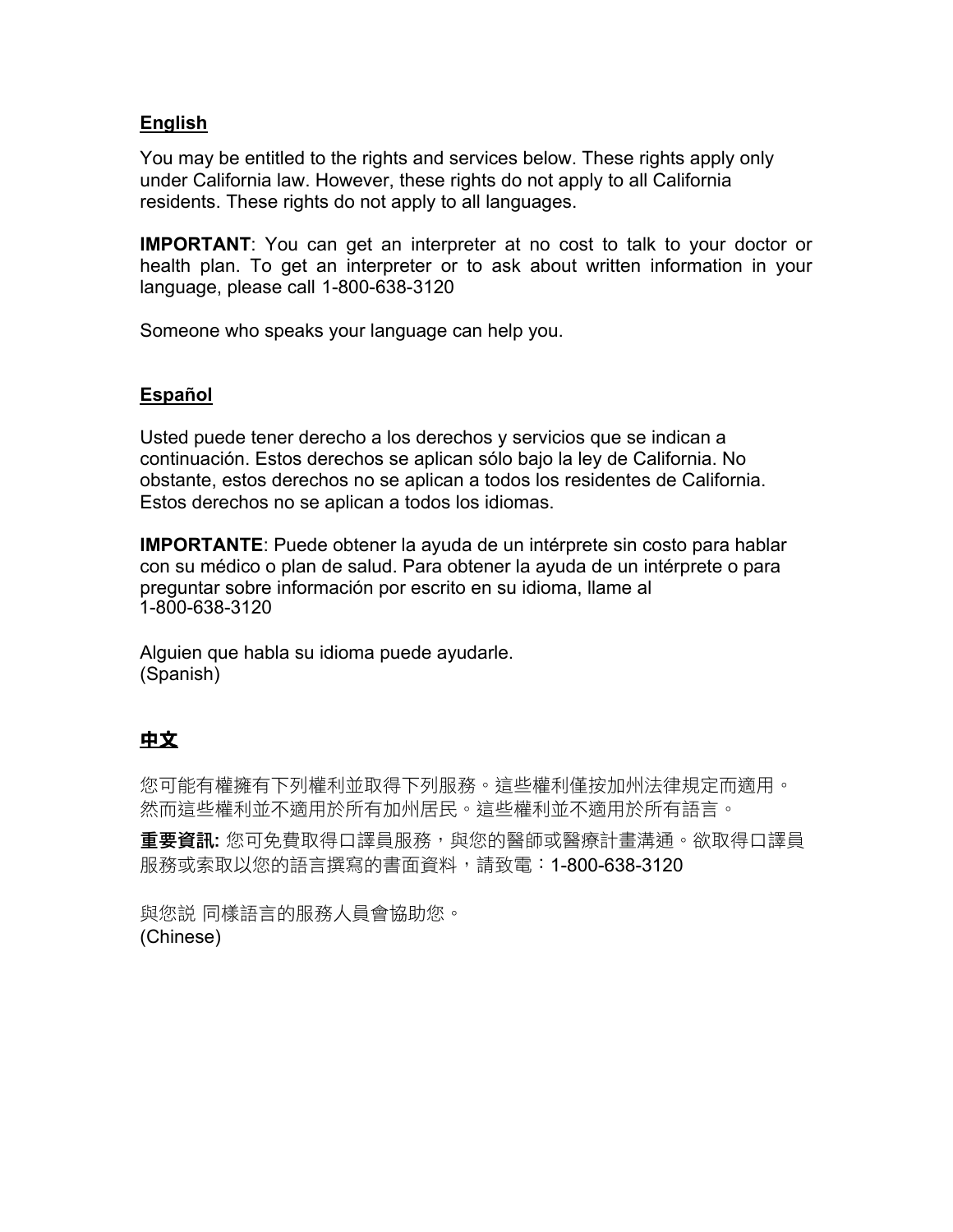## Tiếng Việt

Quý vì có thể hôi đủ điều kiện hưởng các quyền và dich vu dưới đây. Các quyền này chỉ áp dung theo luật pháp tiểu bang California. Tuy nhiên, các quyền này không áp dụng cho mọi cư dân California. Các quyền này không áp dụng cho mọi ngôn ngữ.

LƯU Ý QUAN TRONG: Quý vì có thể có thông dịch viên trơ giúp miễn phí để nói chuyện với bác sĩ hay chương trình y tế của quý vị. Để có dịch vụ thông dịch hav để vêu cầu cung cấp tài liệu bằng ngôn ngữ của quý vị, xin gọi số 1-800-638-3120 Sẽ có người biết nói ngôn ngữ của quý vi giúp đỡ quý vì. (Vietnamese)

#### 한국어

귀하는 아래와 같은 권리 및 서비스를 누리실 수 있습니다. 다음의 권리들은 오직 캘리포니아 법에 의해서만 주어집니다. 그러나 모든 캘리포니아 거주자들이 다음의 권리들을 가지는 것은 아닙니다. 또한 다음의 권리가 모든 언어에 적용되는 것은 아닙니다.

중요 사항: 귀하가 의사나 의료보험회사와 대화시 무료 통역 서비스를 받으실 수 있습니다. 통역 서비스, 혹은 편한 언어로 된 서면 정보가 필요하신 분을 위한 문의 전화번호는 다음과 같습니다. 1-800-638-3120

귀하가 원하는 언어로 도움을 받으실 수 있습니다. (Korean)

#### **Tagalog**

Maaaring karapat-dapat ka sa mga karapatan at mga serbisyo sa ibabâ. Ang mga karapatang ito ay umaaplay lamang sa ilalim ng batas ng California. Gayunman, ang mga karapatang ito ay hindi umaaplay sa lahat ng mga naninirahan sa California. Ang mga karapatang ito ay hindi umaaplay sa lahat ng mga wika.

**MAHALAGA:** Maaari kang kumuha ng interpreter (tagasalin) nang libre upang makausap ang iyong doktor o health plan. Upang kumuha ng interpreter o magtanong tungkol sa nakasulat na impormasyon sa Tagalog, mangyaring tawagan ang 1-800-638-3120

May makakatulong sa iyo na nagsasalita ng iyong wika. (Tagalog)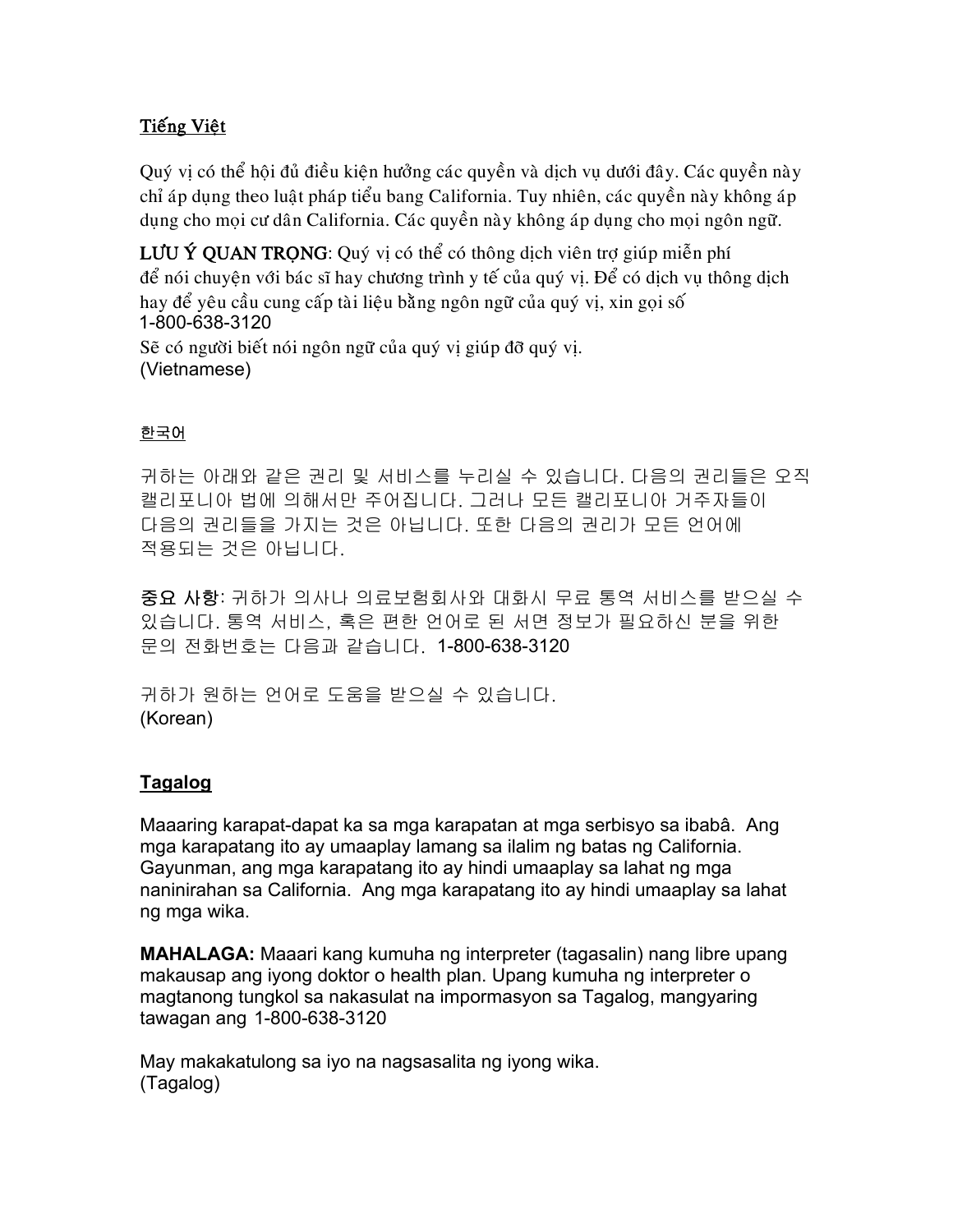#### Հայերեն

Հնարավոր է, որ դուք իրավասու լինեք ներքևի ծառայություններին: Այս իրավունքները կիրառելի են միայն Կալիֆորնիայի օրենքների ներքո: Բայց և այնպես, այս օրենքները կիրառելի չեն Կալիֆորնիայի բոլոր բնակիչների համար: Այս օրենքները չեն տարածվում բոլոր լեզուների վրա:

ԿԱՐԵՎՈՐ՝ Կարող եք անվճար թարգման ձեռք բերել ձեր բժշկի կամ առողջական ապահովագրության ընկերության հետ խոսելու համար: Թարգման ձեռք բերելու կամ ձեր լեզվով գրավոր տեղեկություն խնդրելու համար, խնդրում ենք զանգահարել հետևյալ համարով` 1-800-638-3120

Ձեր լեզվով խոսող մի անձ կարող է օգնել ձեզ: (Armenian)

#### **Русский**

Возможно, вы можете претендовать на следующие права и услуги. Данные права применяются только в соответствии с законами штата Калифорния. Однако эти права применимы не ко всем жителям Калифорнии и не ко всем языкам.

**ВАЖНО**: Вы можете бесплатно воспользоваться услугами переводчика, чтобы поговорить с врачом или сотрудниками, работающими по вашему плану медицинского обслуживания. Чтобы воспользоваться услугами переводчика или узнать о получении письменной информации на вашем языке, пожалуйста, позвоните по тел.: 1-800-638-3120

Вам может помочь сотрудник, говорящий на вашем языке. (Russian)

## 日本語

以下の権利およびサービスをご利用いただける場合があります。これらの権利は、カリフォルニア 州法においてのみ適用します。しかし、カリフォルニア州の居住者全てには適用されません。ま た、全ての言語がご利用になれるとは限りません。

重要:医師または医療プランとの会話の通訳が無料でご利用いただけます。通訳をご利用に なりたい場合、または、特定言語による情報をご希望の場合は、以下までご連絡ください。 1-800-638-3120

ご希望の言語でお答えいたします。 (Japanese)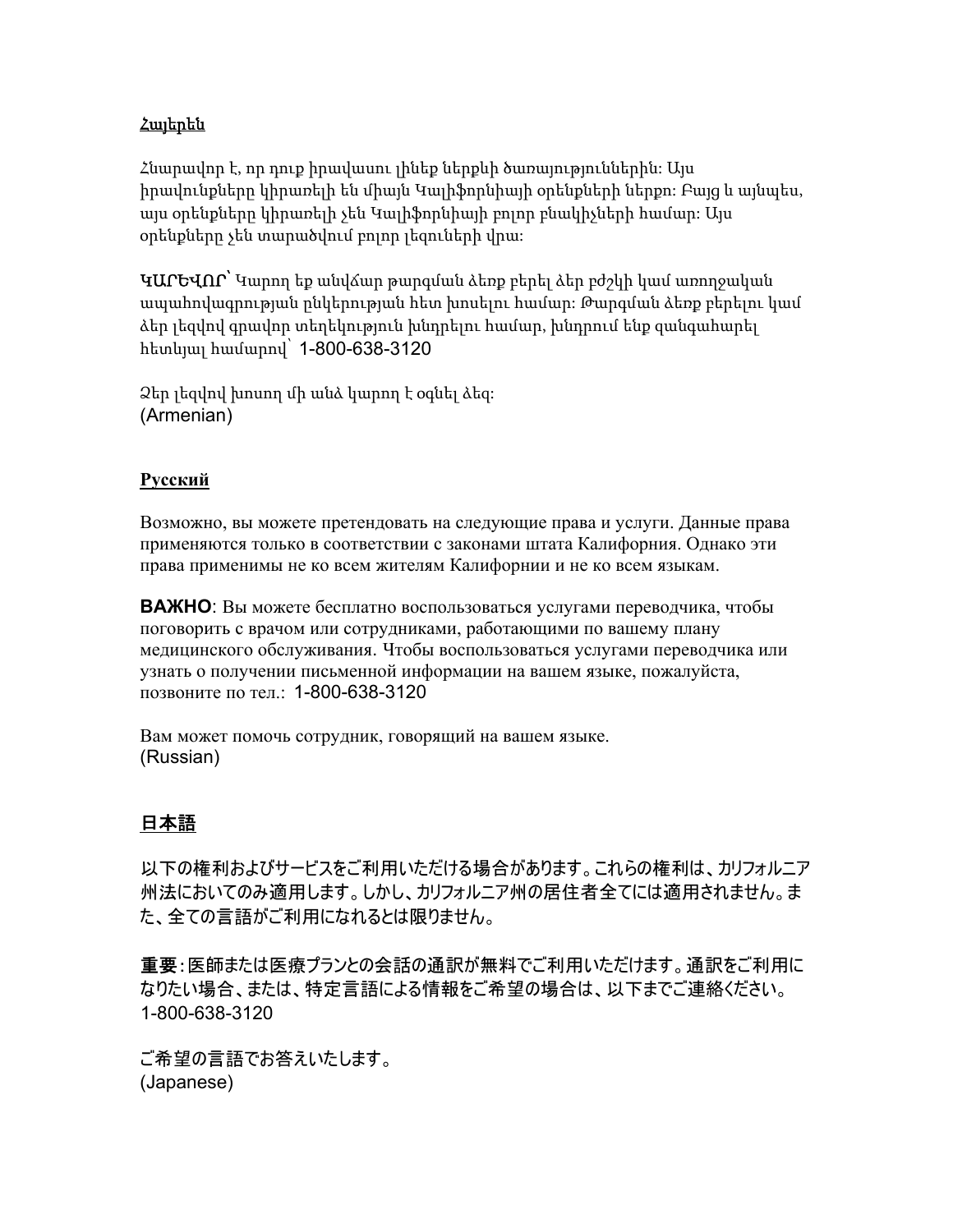#### فارسى

ممكن است استحقاق حقوق قانوني و خدمات زير را داشته باشيد ٍ اين حقوق قانوني صرفاً تحت قوانين كاليفرنيا موجودند. در ِ عين حال، اين حقوق قانوني به تمامي ساكنين كاليفرينيا اطلاق يذير نيستند. اين حقوق قانوني به تمامى زبانها اطلاق يذير نيستند.

**نکته مهم:** میتوانید از خدمات یک مترجم شفاهی برای صحبت کردن با پزشک یا طرح بهداشتی\درمانی خود بطور مجاني استفاده كنيد . براي دريافت خدمات مترجم شفاهي و يا سئوالات راجع به اطلاعات كتبي به فارسي، لطفاً با اين شمار ه تماس بگيريد: 3120-638-800-1

> یک نفر که به زبان شما صحبت میکند به شما کمک خواهد کر د. (Farsi)

### ਪੰਜਾਬੀ

ਹੋ ਸਕਦਾ ਹੈ ਕਿ ਤੁਸੀਂ ਹੇਠਾਂ ਦੱਸੇ ਹੱਕਾਂ ਅਤੇ ਸੇਵਾਵਾਂ ਦੇ ਹੱਕਦਾਰ ਹੋਵੋ। ਇਹ ਹੱਕ ਸਿਰਫ ਕੈਲੀਫੋਰਨਿਆ ਦੇ ਕਾਨੂੰਨ ਮੁਤਾਬਕ ਲਾਗੂ ਹੁੰਦੇ ਹਨ। ਪਰ ਇਹ ਸਾਰੇ ਕੈਲੀਫੋਰਨਿਆ ਵਾਸੀਆਂ ਲਈ ਲਾਗੂ ਨਹੀਂ ਹੁੰਦੇ। ਇਹ ਹੱਕ ਸਾਰੀਆਂ ਜ਼ਬਾਨਾਂ ਲਈ ਲਾਗ ਨਹੀਂ ਹੰਦੇ।

ਜ਼ਰੂਰੀ ਨੋਟ: ਆਪਣੇ ਡਾਕਟਰ ਨਾਲ ਜਾਂ ਸਿਹਤ ਯੋਜਨਾ ਬਾਰੇ ਗੱਲਬਾਤ ਕਰਨ ਲਈ ਤੁਸੀਂ ਦੁਭਾਸ਼ੀਏ ਦੀਆਂ ਸੇਵਾਵਾਂ ਮੁਫਤ ਪ੍ਰਾਪਤ ਕਰ ਸਕਦੇ ਹੋ। ਦੁਭਾਸ਼ੀਆ ਬੁਲਾਉਣ ਜਾਂ ਆਪਣੀ ਭਾਸ਼ਾ ਵਿੱਚ ਲਿਖਤ ਜਾਣਕਾਰੀ ਪ੍ਰਾਪਤ ਕਰਨ ਲਈ ਕਿਰਪਾ ਕਰਕੇ ਹੇਠਲੇ ਨੰਬਰ 'ਤੇ ਫੋਨ ਕਰੋ: 1-800-638-3120

ਤੁਹਾਡੀ ਜ਼ਬਾਨ ਬੋਲਣ ਵਾਲਾ ਕੋਈ ਵਿਅਕਤੀ ਤੁਹਾਡੀ ਮਦਦ ਕਰ ਸਕਦਾ ਹੈ। (Punjabi)